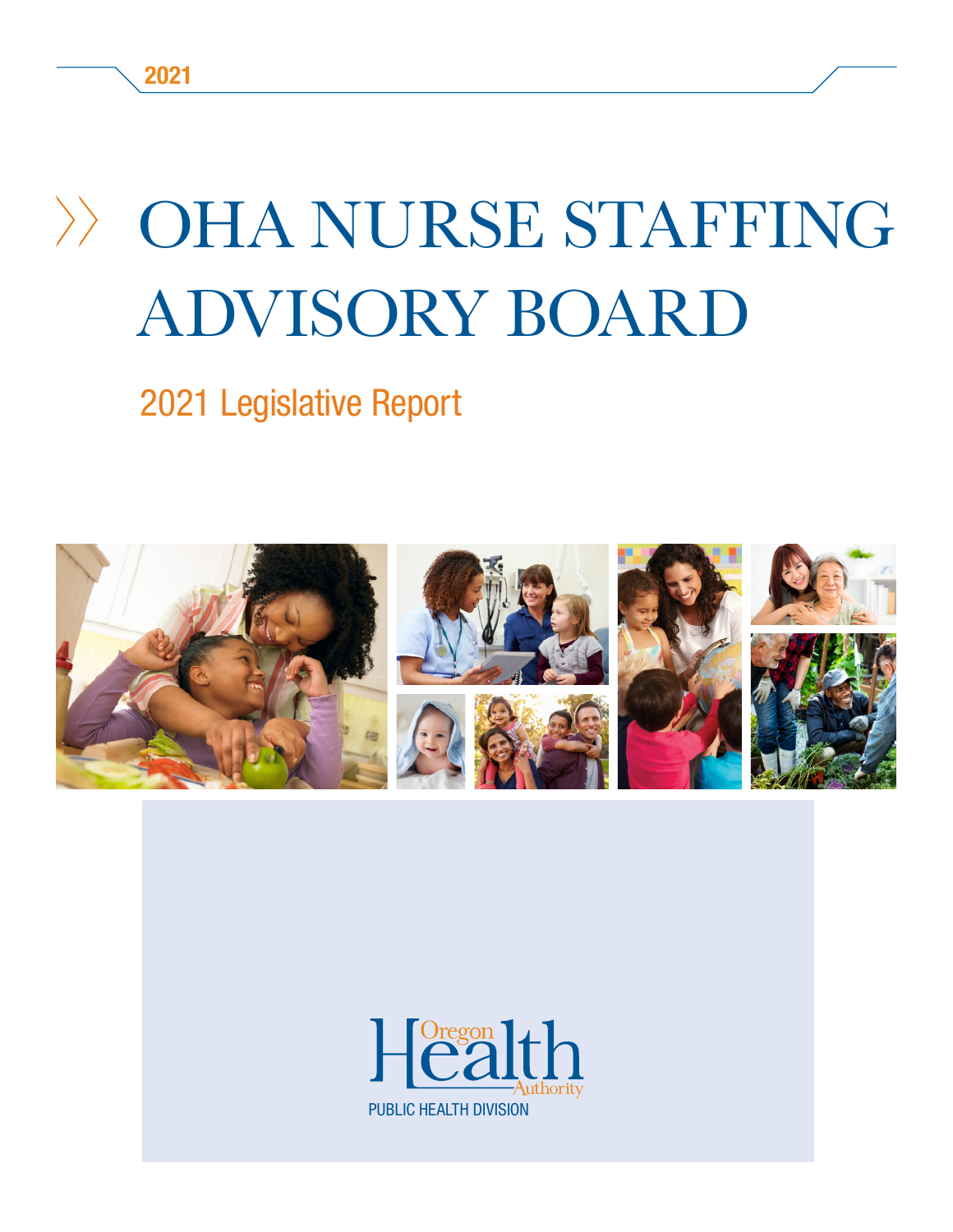## <span id="page-1-0"></span>Acknowledgments

The Oregon Health Authority prepared this publication in collaboration with members of the Public Health Division Health Care Regulation and Quality Improvement Section, and the Oregon Nurse Staffing Advisory Board.

#### For more information contact:

Kimberly Voelker, MPH Nurse Staffing Policy Analyst Health Facility Licensing & Certification Public Health Division Oregon Health Authority Email: [Mailbox.nursestaffing@state.or.us](mailto:Mailbox.nursestaffing%40state.or.us?subject=)

\*Please cite this publication as follows:

Oregon Public Health Division. Nurse Staffing Advisory Board: 2021 Legislative Report. Portland, OR. 2021 September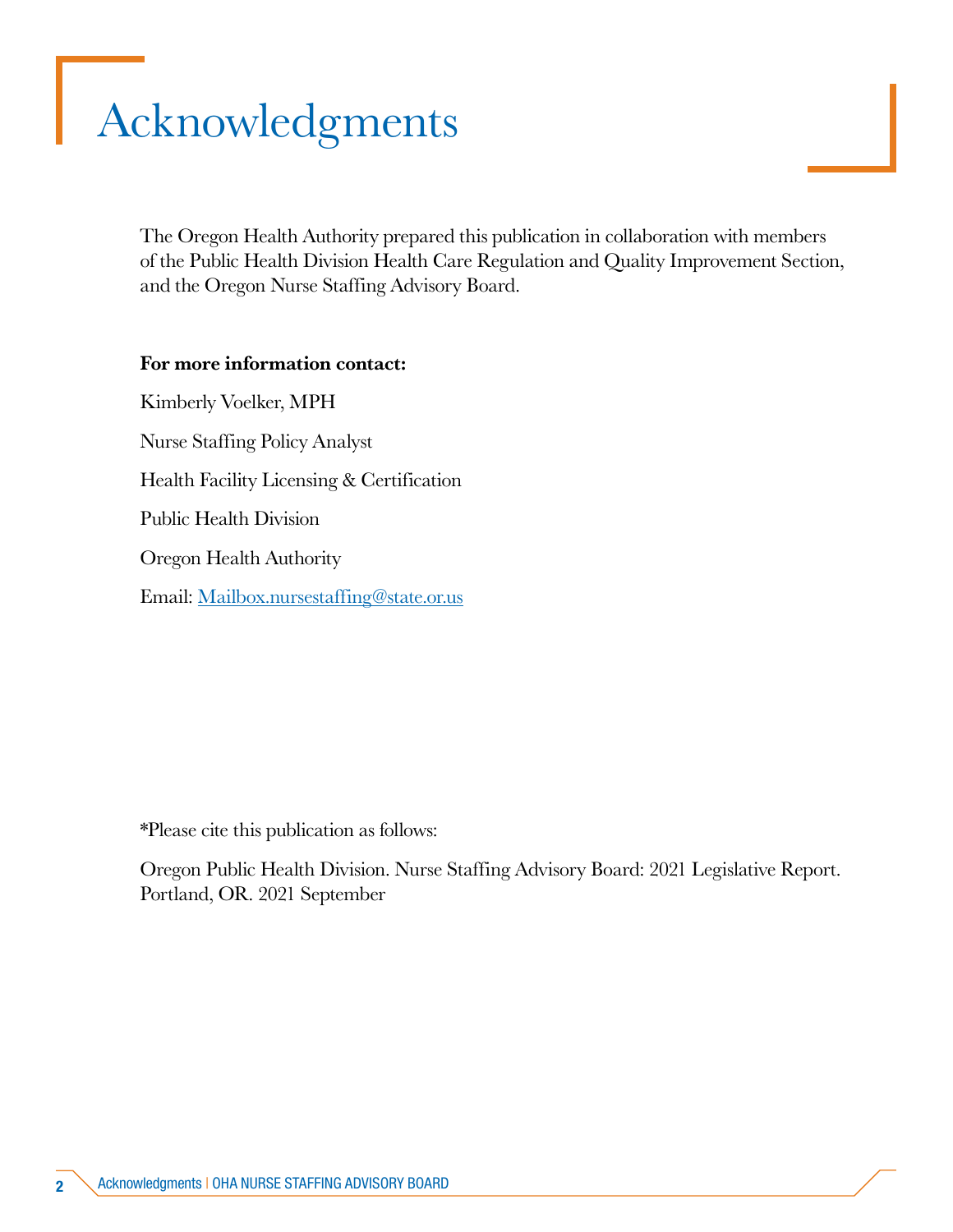# Contents

| $\gg$ |                                                                           |
|-------|---------------------------------------------------------------------------|
| $\gg$ |                                                                           |
| $\gg$ |                                                                           |
| $\gg$ |                                                                           |
| $\gg$ |                                                                           |
| $\gg$ |                                                                           |
| $\gg$ |                                                                           |
|       | $\gg$                                                                     |
|       | $\gg$                                                                     |
|       | $\left\langle \right\rangle$                                              |
| $\gg$ |                                                                           |
|       | $\gg$                                                                     |
| $\gg$ |                                                                           |
|       | $\gg$                                                                     |
|       | Minimum numbers of nursing staff members (NSMs)  13<br>$\rangle\!\rangle$ |
|       | $\left\langle \right\rangle$                                              |
|       | > Board plan to address continuing challenge areas 14                     |
| $\gg$ |                                                                           |
|       | Nurse staffing surveys and complaint investigations  15<br>$\gg$          |
|       | $\gg$                                                                     |
|       |                                                                           |
| $\gg$ |                                                                           |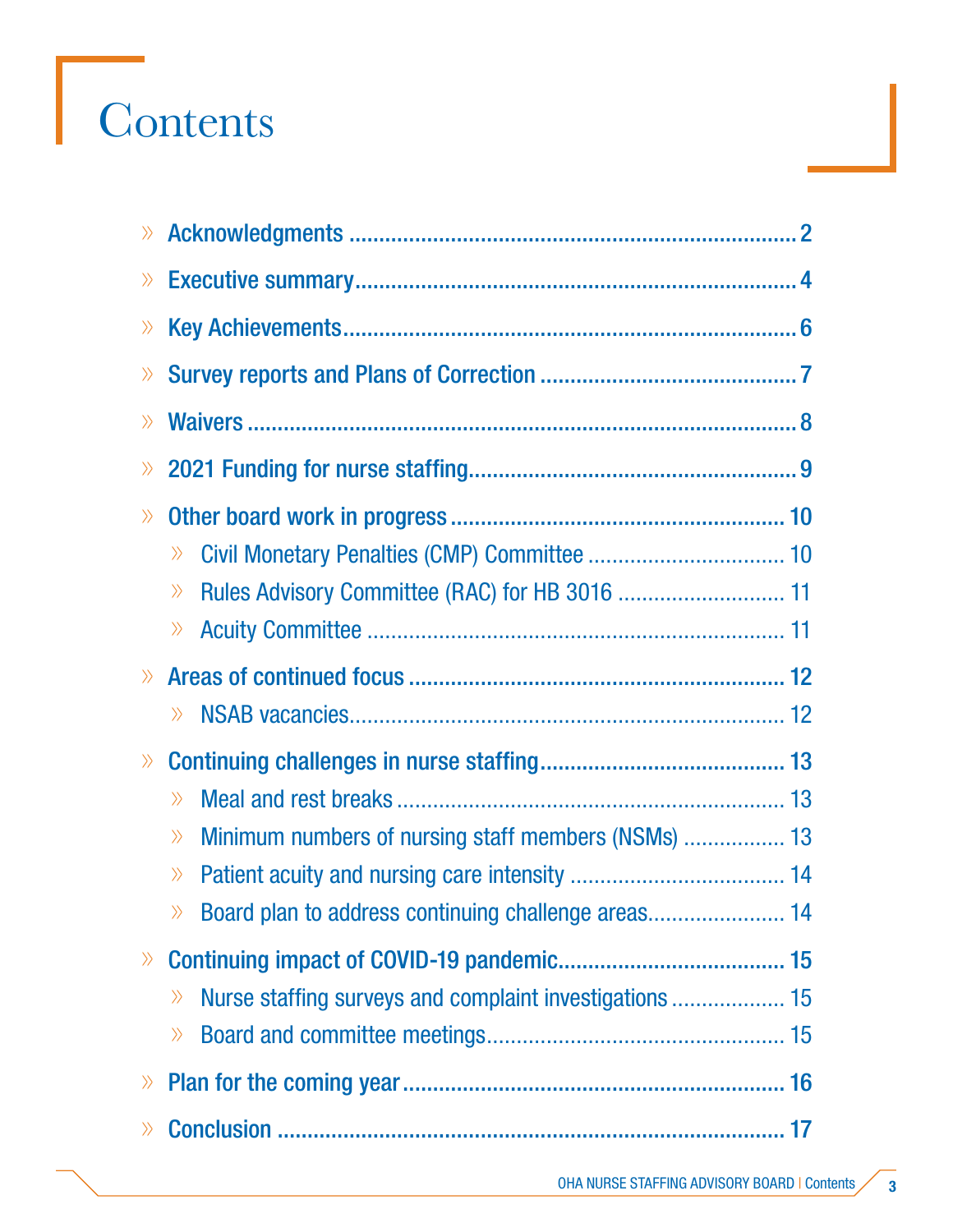## <span id="page-3-0"></span>Executive summary



Oregon nurse staffing laws require hospitals and direct care nursing staff to work together to promote safe patient care. These laws have been part of Oregon's commitment to improving health care since 2001. In 2015, changes in the law expanded these requirements and created a Nurse Staffing Advisory Board (NSAB) within the Oregon Health Authority (OHA).

This report discusses:

- The NSAB's key achievements in the last year
- Progress in conducting nurse staffing surveys and complaint investigations as well as implementing Plans of Correction at hospitals and special inpatient care facilities across Oregon
- Nurse staffing waiver requests
- How the funding appropriated in the 2021 legislative session will be used to help OHA ensure compliance with the nurse staffing law
- The NSAB's committee work, including the Civil Monetary Penalties Committee, Rules Advisory Committee for HB 3016, Process Improvement Committee and Acuity Committee
- Areas of continued focus, including vacancies on the NSAB and hospital noncompliance with the nurse staffing requirements related to:
	- » Meal and rest breaks,
	- » Minimum numbers of nursing staff members as specified in the nurse staffing plan, and
	- » Patient acuity and nursing care intensity.

In early 2020 OHA completed all on-site nurse staffing surveys for the first three-year cycle set by the Legislature. Between 2017 and 2021, OHA's limited survey resources delayed initiating complaint investigations and legislatively mandated revisit surveys.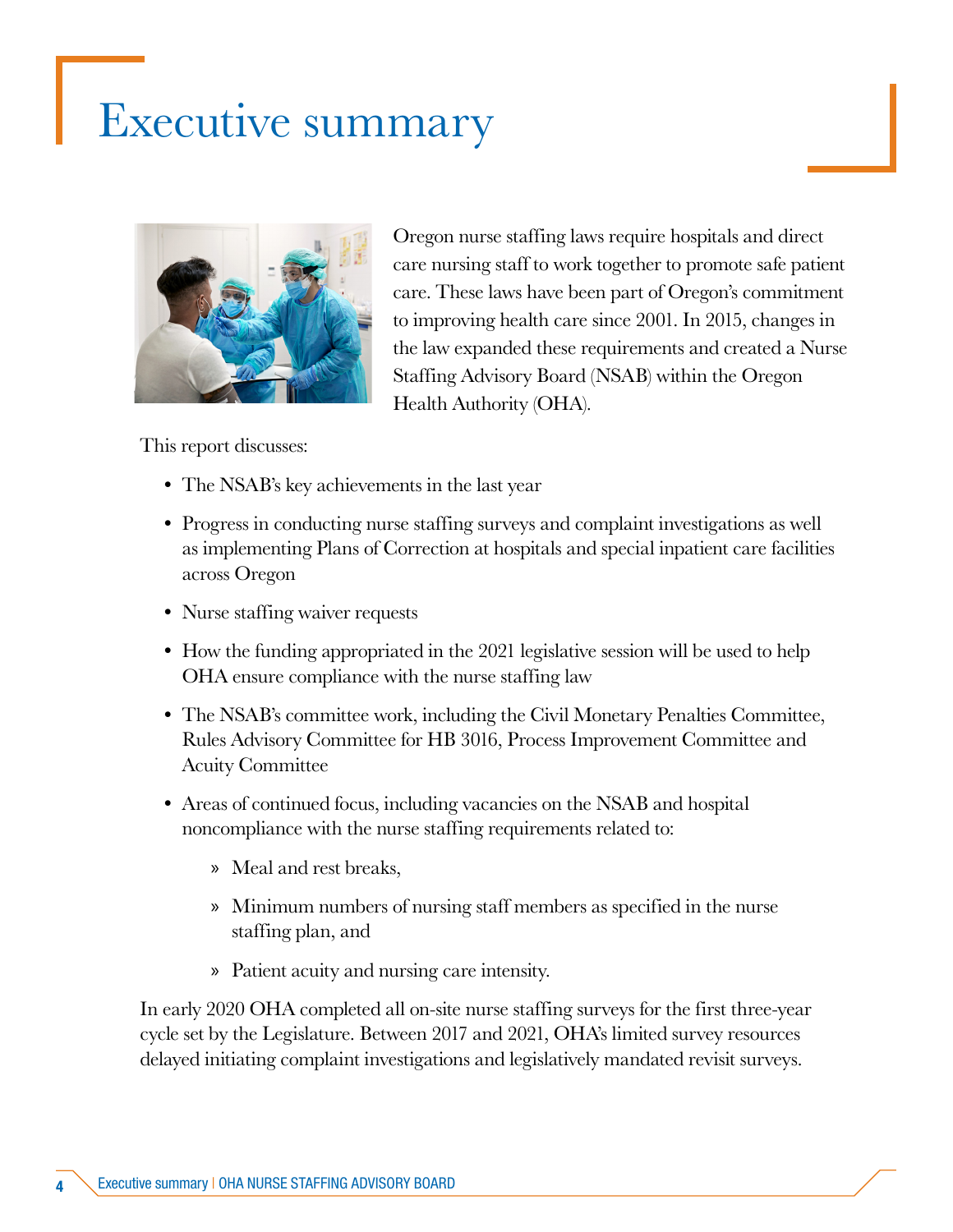In the 2021 legislative session, the legislature appropriated \$1,383,589 from the General Fund for 2021-2023 biennium. This additional funding will allow OHA to hire positions to help meet the program improvement goals.

Like other state work, OHA's nurse staffing regulatory activities have been affected by the COVID-19 pandemic. OHA prepared to begin the second three-year survey cycle in March 2020. However, OHA delayed nurse staffing surveys and complaint investigations to align with federal survey protocols and the Governor's Executive Orders as a result of the COVID-19 pandemic. OHA resumed complaint investigations in August 2020 and initiated the second three-year survey cycle in March 2021 with the board's support. The second survey cycle uses new processes created by the NSAB's Process Improvement Committee. The new processes streamline the survey while prioritizing key regulatory elements.

NSAB continues to provide valuable input to OHA. In April 2021, the NSAB formed the Civil Monetary Penalties (CMP) Committee. The CMP Committee will discuss priority elements of surveys and investigations and draft guidance to OHA on when OHA should seek CMPs for hospital noncompliance.

At its July 2021 meeting, the NSAB formed a Rules Advisory Committee for HB 3016, which was passed during the 2021 legislative session. HB 3016 creates requirements related to nurse staffing during the implementation of a hospital's facility disaster plan. The Rules Advisory Committee (RAC) will use its expertise in nurse staffing to advise OHA during the rulemaking process for HB 3016.

The NSAB also voted to approve the Hospital Nurse Staffing Interpretive Guidance on Staffing for Acuity & Intensity in April 2021. This interpretive guidance clarifies expectations for hospital nurse staffing plans as they relate to patient acuity and nursing care intensity. OHA sent the interpretive guidance to all Oregon hospital Chief Nursing Officers and Hospital Nurse Staffing Committee Co-chairs as well as over 6000 interested parties on its listserv. The interpretive guidance is also available on the hospital nurse [staffing website](mailto:https://www.oregon.gov/OHA/PH/ProviderPartnerResources/HealthcareProvidersFacilities/HealthcareHealthCareRegulationQualityImprovement/Pages/nursestaffing.aspx?subject=).

Finally, to ensure the success of Oregon's nurse staffing laws, NSAB strongly encourages the Governor:

- To fill the remaining vacancies in OHA's NSAB,
- Continue to fill vacancies as they arise, and
- Continue to re-appoint NSAB members eligible for a second term on the board.

The full legislative report is available at [www.healthoregon.org/nursestaffing.](mailto:https://www.oregon.gov/OHA/PH/ProviderPartnerResources/HealthcareProvidersFacilities/HealthcareHealthCareRegulationQualityImprovement/Pages/nursestaffing.aspx?subject=)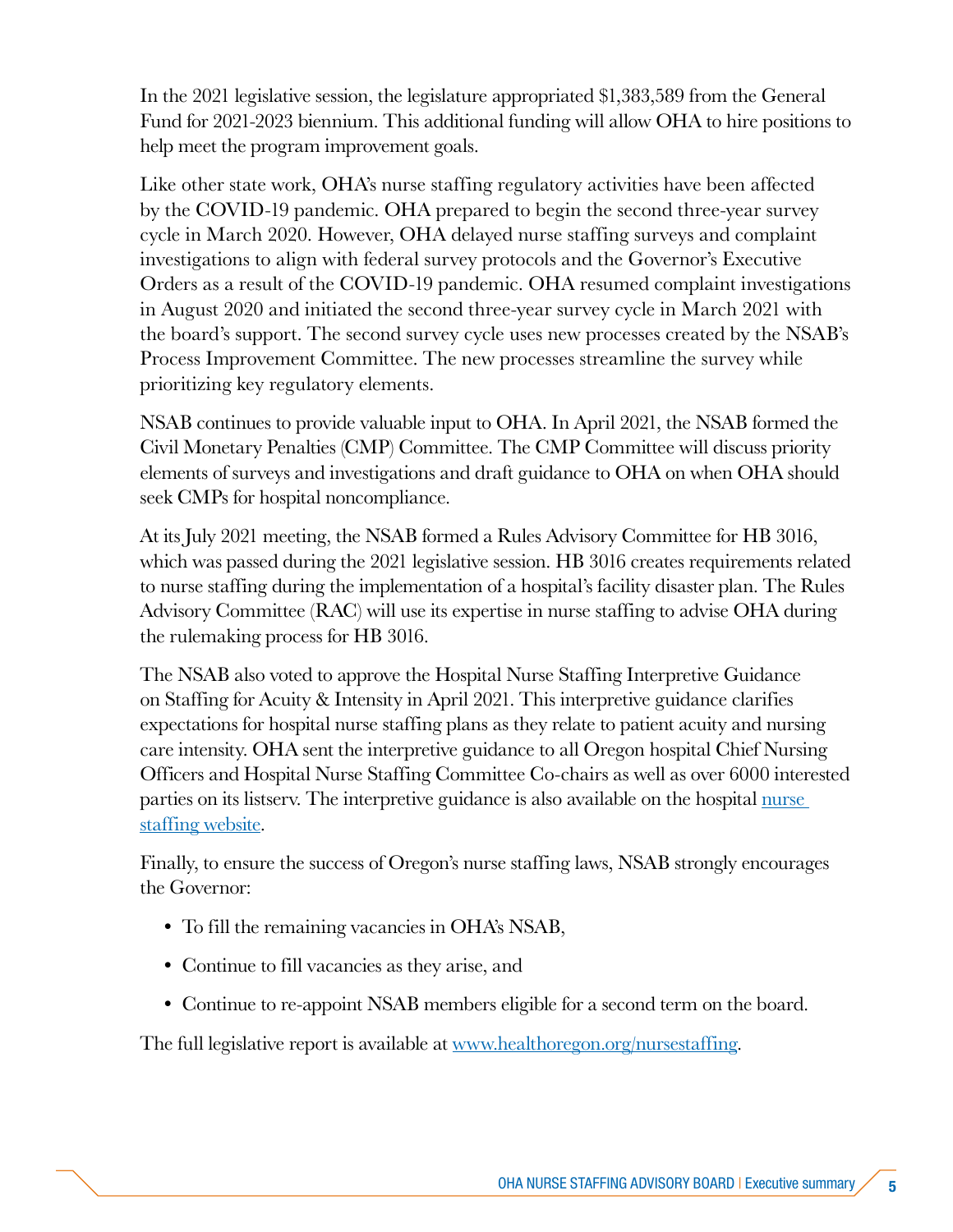## <span id="page-5-0"></span>Key Achievements

In February 2020, the NSAB formed the Process Improvement Committee (PIC) to improve the nurse staffing survey and investigation process. The committee met four times in 2020 and identified opportunities to refocus survey and investigation tools and processes. This committee's goals included:

- Reviewing nurse staffing compliance requirements and recommending priority elements of nurse staffing surveys and complaint investigations;
- Advising on new and revised elements for tools that align with the priority requirements and streamlining the triennial nurse staffing surveys;
- Recommending survey process changes that streamline the triennial nurse staffing surveys, including pre-survey questionnaires and document submission, onsite review activities and exit interviews; and
- Recommending survey resolution process improvements. Examples include alternate formats for the survey report, the process for Plans of Correction and the process for the second audit which must occur after an accepted Plan of Correction is implemented.

The PIC presented its work to the board in October 2020, and the board recommended that OHA incorporate the PIC's proposals into the second survey cycle. OHA has adopted the new processes and tools proposed by the PIC for the second survey cycle, which began in March 2021. To support implementation of the new processes and tools, OHA hosted a webinar to answer questions about changes to the second survey cycle and published the tools on the nurse staffing website. The board will continue to advise OHA on the implementation of these new processes during quarterly NSAB meetings.

The NSAB and OHA have continued to provide guidance on staffing to Oregon's hospitals and nursing staff members during the COVID-19 pandemic. The NSAB will continue to seek feedback from Oregon's hospital-based direct care nurses, hospital administrators and nurse managers, and other stakeholders on the impact of the pandemic on nurse staffing in Oregon hospitals.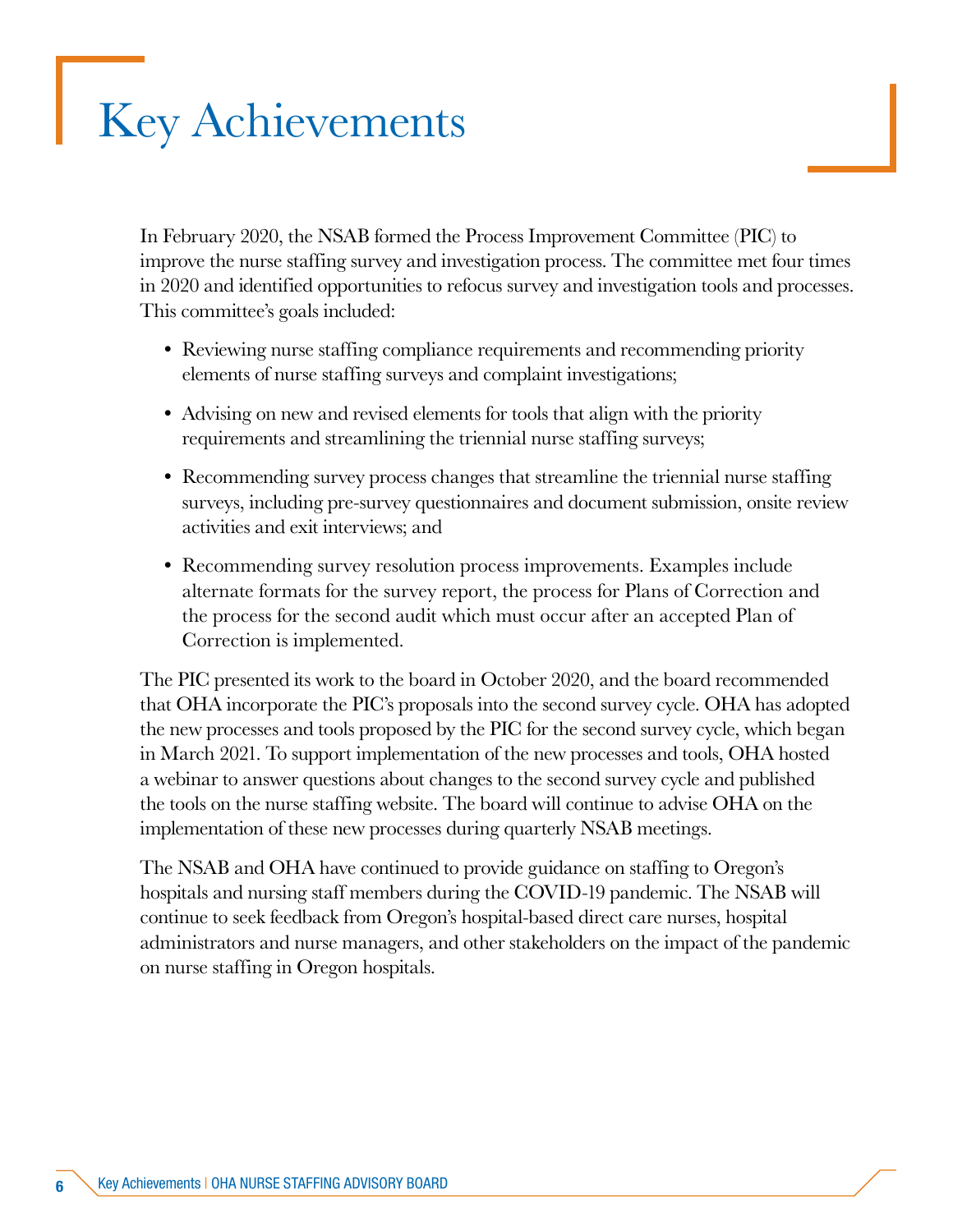## <span id="page-6-0"></span>Survey reports and Plans of Correction

Between 2017 and 2019, OHA completed 70 on-site nurse staffing surveys of Oregon's hospitals and special inpatient care facilities (SICFs). The OHA survey team conducted all surveys within the three-year cycle set by the Legislature.

OHA was prepared to begin the second three-year survey cycle in March 2020, however, OHA delayed all nurse staffing surveys and complaint investigations due to the COVID-19 pandemic to March 2021. As of August 1, 2021, OHA has surveyed eight hospitals in the second three-year survey cycle.

After OHA completes a nurse staffing survey, the agency sends a report to the hospital with guidance on Plan of Correction (POC) requirements and processes. The hospital is then required to draft a POC that addresses how the hospital will correct the deficiencies cited during the survey. OHA reviews the POC, and if the hospital has not adequately explained how they will correct the cited deficiencies or if their plan does not correct the deficiencies, OHA will send the POC back to the hospital and request revisions.

Once OHA accepts a POC, the hospital has 45 days to implement the corrective actions in their plan. OHA is required to conduct a second audit after the POC is implemented to determine if the previously identified deficiencies are resolved.

First survey cycle  $(2017 - 2019)$ :

- All 70 hospitals with nursing services surveyed in Oregon between 2017 and 2019 reports reflected numerous deficiencies at each hospital.
- As of August 1, 2021, all hospitals surveyed in 2017 and 2018 had an approved POC; three hospitals surveyed in 2019 were still in the process of submitting an acceptable POC to OHA.

Second survey cycle  $(2021 - 2024)$ :

- As of September 1, 2021, eight hospitals have received a full nurse staffing survey. These nurse staffing surveys were combined with the second audit for the surveys conducted in the first survey cycle and any complaint investigations completed in that timeframe. OHA was unable to complete second audits for the first survey cycle due to workload and limited resources.
- All eight hospitals surveyed had deficiencies noted on the nurse staffing report, which required the hospital to submit a POC to OHA.
- As of July 27, 2021, one hospital has had its POC approved by OHA.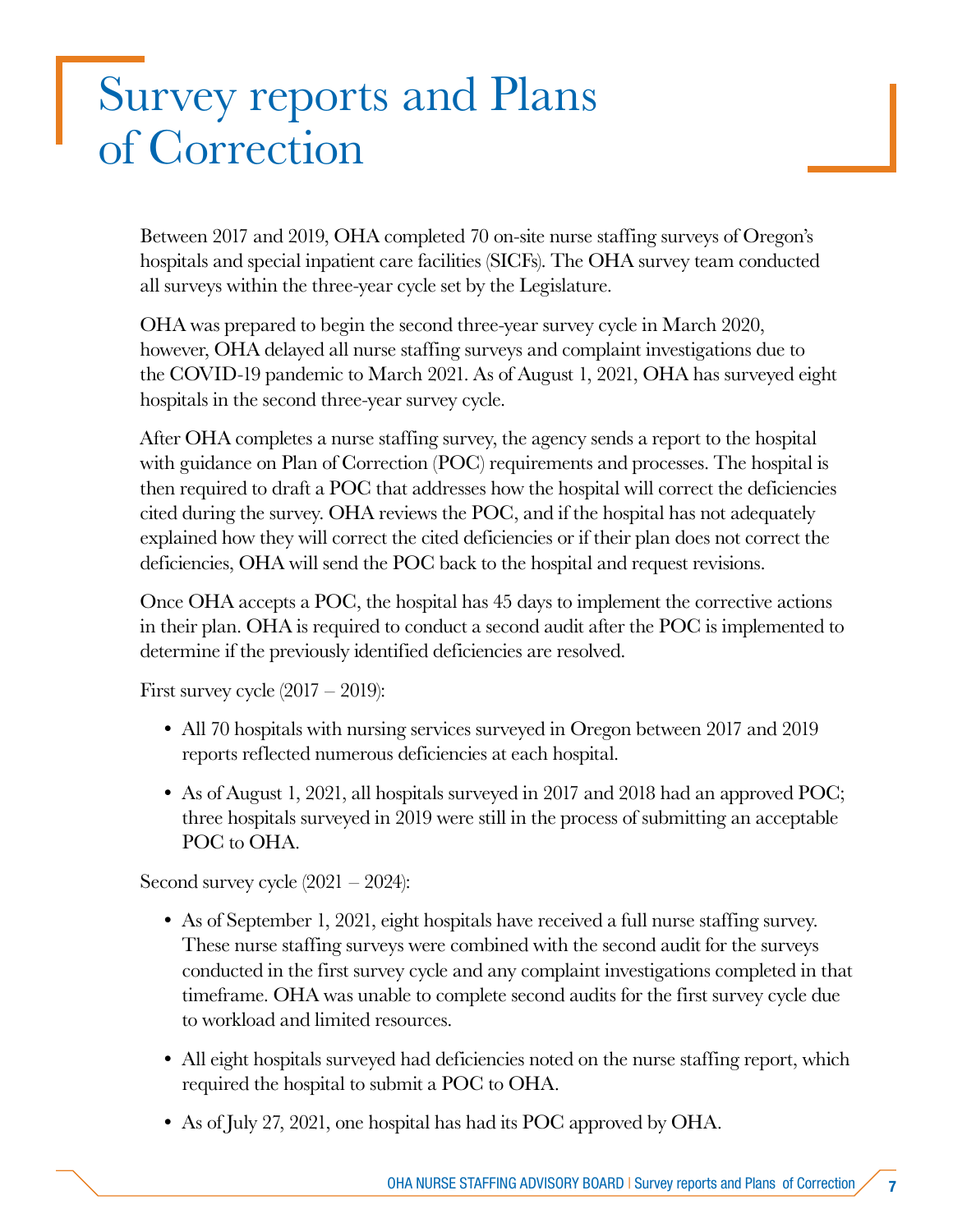## <span id="page-7-0"></span>Waivers

As of May 21, 2021, OHA has received nurse staffing waiver requests from 51 hospitals. Nurse staffing waiver requests are active for 37 Oregon hospitals and 10 Oregon hospitals have a nurse staffing waiver that was approved and has since expired without requesting a renewal of the waiver. More than 90 percent of the waiver requests relate to the statutory requirement for minimum number of nursing staff members on duty in a unit when a patient is present. The requests also deal with which staff members can be used in lieu of a second nursing staff member; the second staff member is often a non-nursing, trained technician or technologist who participates in patient care. OHA continues to request board guidance on waiver criteria and provides regular updates to the board on the nature and status of requests.

Oregon hospitals that have requested a waiver between 2016 and 2021:

- 17 of Oregon's 18 large hospitals (> 150 licensed beds). 15 large hospitals have waivers that are currently active and two large hospitals have waivers that expired without submitting a renewal request.
- 20 of Oregon's 22 medium hospitals (26 150 licensed beds). 13 medium hospitals have waivers that are currently active and seven medium hospitals have waivers that expired without submitting a renewal request.
- 14 of Oregon's 25 Critical Access Hospitals ( ≤ 25 licensed beds). nine critical access hospitals have waivers that are currently active and one Critical Access Hospital has a waiver that expired without submitting a renewal request.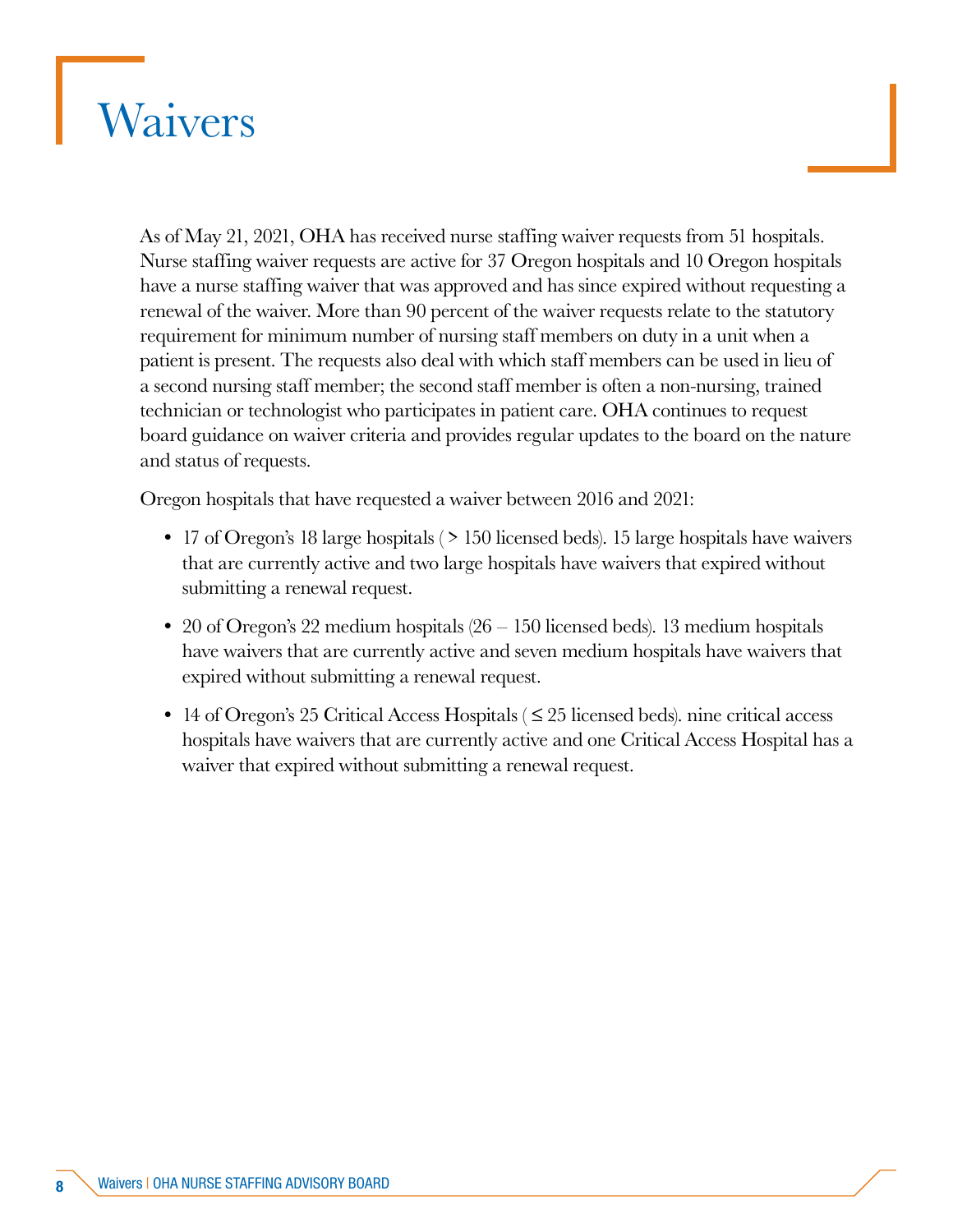## <span id="page-8-0"></span>2021 Funding for nurse staffing

The 2015 amendment to the nurse staffing law significantly expanded nurse staffing requirements for hospitals and increased OHA regulatory activities and provided some limited funding for OHA's regulatory work. During the first survey cycle, the NSAB recognized the need for increased funding for the nurse staffing program and requested that the legislature appropriate funding to OHA for its nurse staffing work.

During the 2021 legislative session, the Oregon State Legislature appropriated \$1,383,589 from the General Fund for nurse staffing to provide additional staffing for Public Health to support the ongoing implementation of Oregon's nurse staffing law. The NSAB would like to thank the Legislature for their recognition of the work being done to promote safe nurse staffing and for their support in implementing this important law.

With this funding, OHA has begun the process of hiring two client care surveyors, whose work will involve conducting nurse staffing audits and complaint investigations and reviewing nurse staffing Plans of Correction. OHA and the NSAB will work together to prioritize among the other positions that were considered to improve nurse staffing including: a Compliance Specialist 3; a Public Health Nurse 2; a Research Analyst; and a Principal Executive/Manager D.

This additional funding will help OHA achieve its program improvement goals, including:

- Meeting timelines for survey revisits as required by statute and rule;
- Providing timelier feedback on nurse staffing survey results;
- Providing more consultation and dialogue during nurse staffing surveys;
- Prioritizing nurse staffing complaint investigations and reducing the time between receiving a complaint and initiating an investigation;
- Including targeted units during full routine surveys;
- Providing education to stakeholders on the impact of nurse staffing;
- Conducting nurse staffing research and analysis of the law and its outcomes; and
- Increasing consequences for hospital noncompliance.

The NSAB and OHA will work together to reach these program improvement goals and the NSAB will continue to advise on opportunities for further improvement.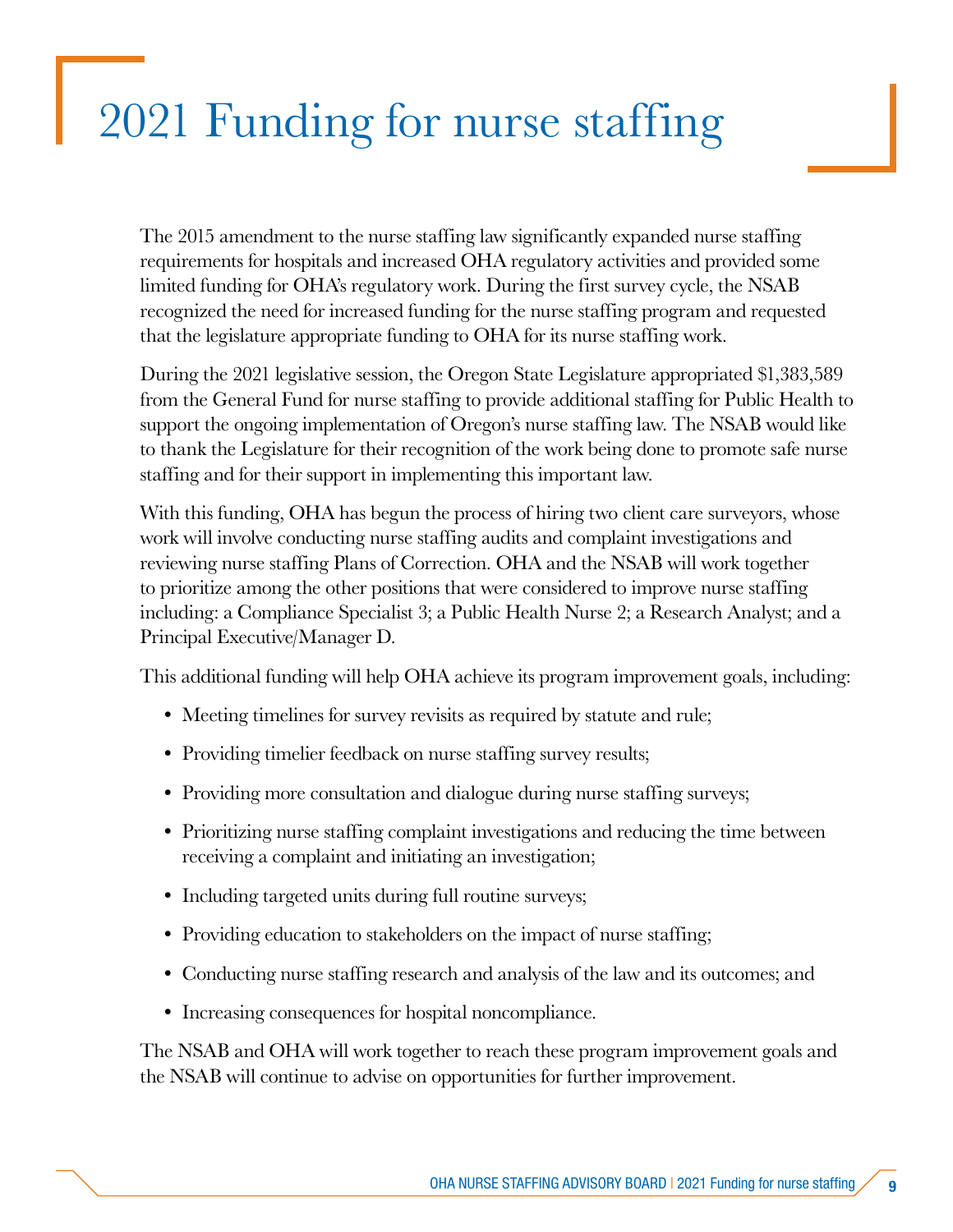## <span id="page-9-0"></span>Other board work in progress

#### Civil Monetary Penalties (CMP) Committee

The board formed the Civil Monetary Penalties (CMP) Committee in April 2021 to provide recommendations to OHA on when to seek CMPs. The committee first met in July 2021.

This committee's goals include:

- Reviewing the process for issuing CMPs, regulatory language associated with CMPs for nurse staffing, and the cost of issuing CMPs;
- Advising on the interpretation of the Civil Penalty Assessment Table and definition of safe patient care;
- Identifying criteria for the fair and consistent application of CMPs;
- Determining indicators in nurse staffing survey tools, survey reports and past survey performance that may be used to alert OHA that these criteria are present; and
- Considering prioritization of CMPs in relation to other nurse staffing compliance work.

At its first meeting, the CMP Committee approved its charter and committee goals. The committee plans to meet an additional four times and fulfill its charter by the end of 2021. In future meetings, the CMP Committee will discuss:

- The Civil Penalty Assessment Table and definition of safe patient care;
- Other nurse staffing compliance work, such as triennial surveys, complaint investigations, and revisit surveys; and
- Factors that influence the amount of CMPs.

The CMP Committee will also explore OHA's options to enforce the nurse staffing law and advise on what actions OHA should take when to address continued hospital noncompliance.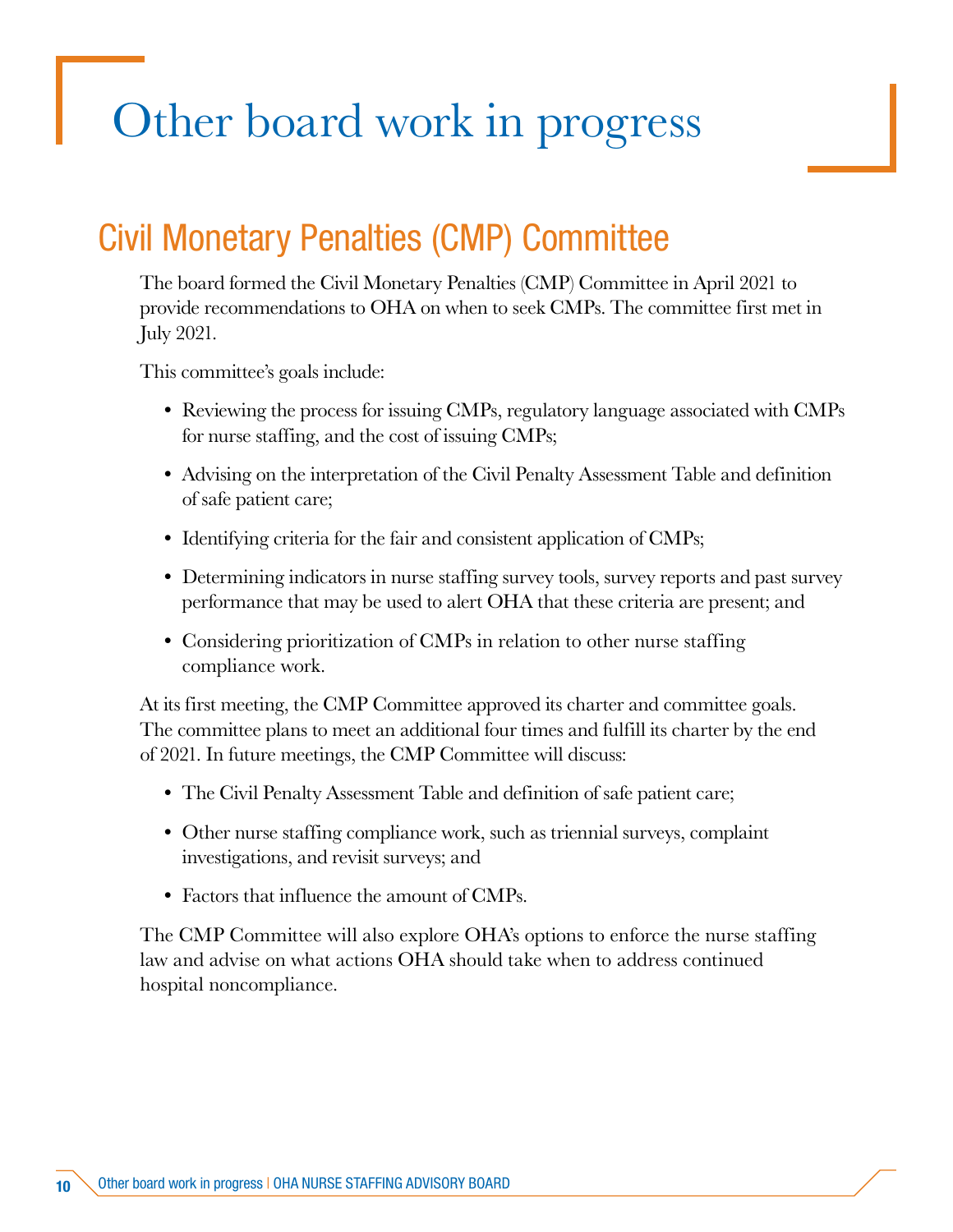#### <span id="page-10-0"></span>Rules Advisory Committee (RAC) for HB 3016

In July 2021, the NSAB formed a Rules Advisory Committee (RAC) to advise on the creation of rules to implement HB 3016. HB 3016 was passed by the Legislature in 2021 and creates new nurse staffing requirements related to implementation of facility disaster plans, including that:

- A hospital may suspend its nurse staffing plan in response to a national emergency or state emergency declaration requiring implementation of a facility disaster plan only if the facility must also implement crisis standards of care;
- Within 30 days after deviating from a hospital-wide nurse staffing plan in this type of emergency, hospital Incident Command must report to the nurse staffing committee co-chairs an assessment of the nurse staffing needs arising from the emergency;
- The nurse staffing committee must meet to develop a contingency nurse staffing plan to address the report from Incident Command, and the contingency nurse staffing report must include crisis standards of care; and
- An emergency deviation from the hospital-wide nurse staffing plan may not be in effect for more than 90 days without approval from the nurse staffing committee.

The RAC members will utilize their expertise to advise OHA on implementation of HB 3016 and will gather input from stakeholders. Committee meetings are open to members of the public and the RAC anticipates its first meeting for September 2021.

#### Acuity Committee

The Acuity Committee met four times between 2018 and 2020 to discuss patient acuity and nursing care intensity and review acuity and intensity factors. The committee developed guidance on how hospital nurse staffing plans incorporate methods, tools, and criteria to measure patient acuity and nursing care intensity as required by Oregon's nurse staffing laws. The Hospital Nurse Staffing Interpretive Guidance on Staffing for Acuity & Intensity was published in May 2021 and is currently available on OHA's Hospital Nurse Staffing website: [www.healthoregon.org/nursestaffing](mailto:https://www.oregon.gov/OHA/PH/ProviderPartnerResources/HealthcareProvidersFacilities/HealthcareHealthCareRegulationQualityImprovement/Pages/nursestaffing.aspx?subject=).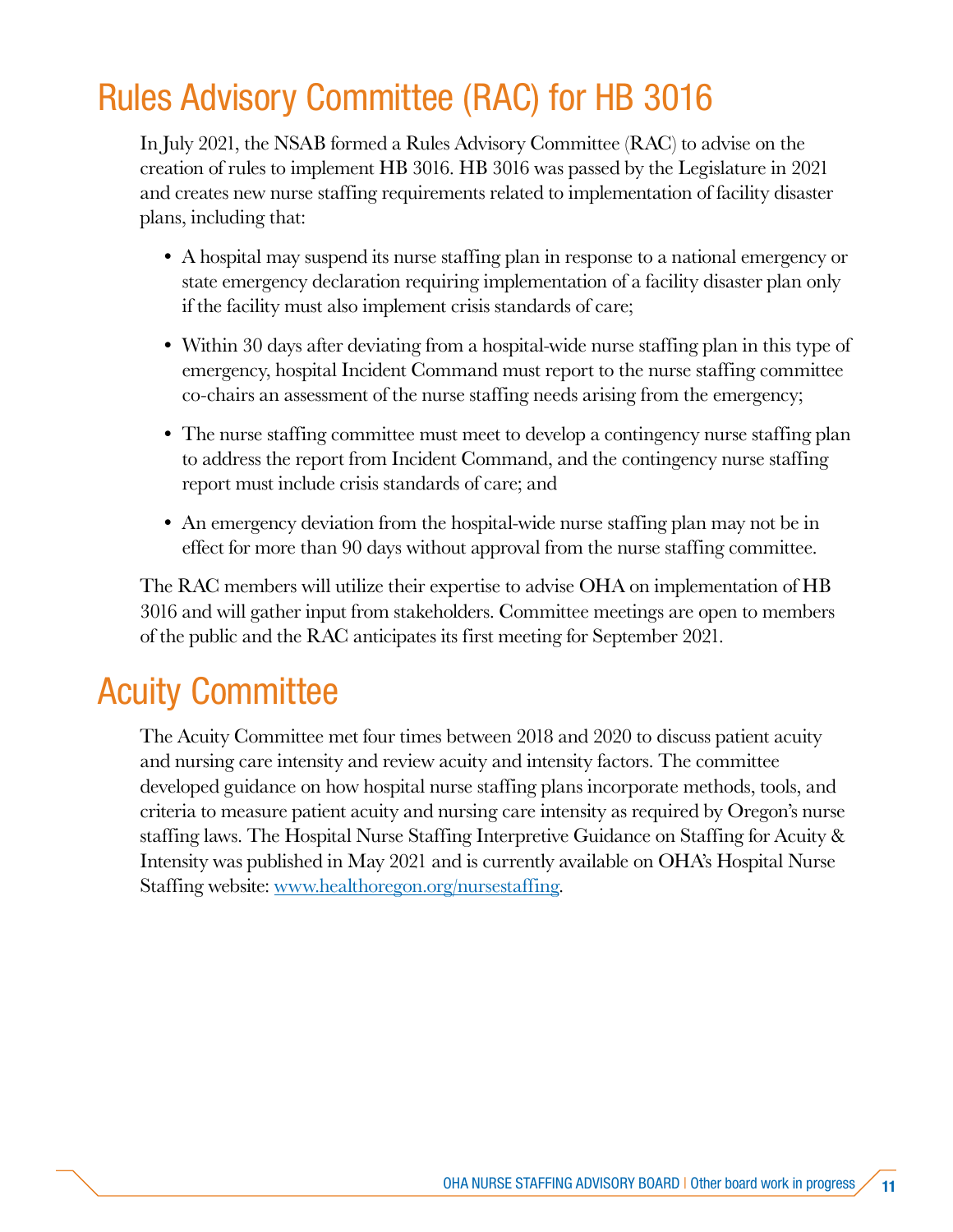## <span id="page-11-0"></span>Areas of continued focus

#### NSAB vacancies

NSAB members agree that the prompt appointment of direct care nursing staff members and nurse managers by the Governor to the board must remain a priority. The NSAB believes that a full board is necessary to ensure that it fulfills its mission of making recommendations to the OHA on the basis of trends, opportunities and concerns related to nurse staffing from across Oregon. The NSAB also believes that board members should reflect the diversity of nursing in Oregon by having members from different hospital sizes, hospital types, geographic areas of Oregon, and from hospitals that do and do not have union representation. The NSAB and the Governor also prioritize membership that reflects the different backgrounds, identities and experiences of Oregon's population.

As of August 1, 2021, the NSAB has five vacancies on the board:

- One direct care position that can be filled by a registered nurse (RN), licensed practical nurse (LPN) or certified nursing assistant (CNA). Although a RN, LPN, or CNA can be appointed to this position, OHA and the Governor's Office prioritize appointing LPNs and CNAs to this position because it is the only position a non-RN can be appointed to. This position has been vacant since November 2019.
- One direct care position that must be filled by an RN. The member who was most recently appointed to this position has agreed to continue to serve on the board until the Governor appoints a new member to his position. His term expired January 1, 2020, and he is ineligible to be reappointed because he has already served two terms.
- Three nurse manager positions. One nurse manager position expired on January 1, 2020, but the member who was most recently appointed to this position has continued to serve on the board until the Governor appoints a new member to her position. She is ineligible to be reappointed to the board because she has already served two terms. The other two nurse manager positions have been vacant since March 2021 and August 2021.

The terms of the NSAB's two cochairs will expire on January 1, 2022. To ensure continuing on the board and the success of Oregon's nurse staffing laws, the NSAB strongly recommends the Governor fill the remaining vacancies in OHA's NSAB and continue to quickly fill vacancies as they arise, while continuing to reappoint members eligible for a renewed term on the board.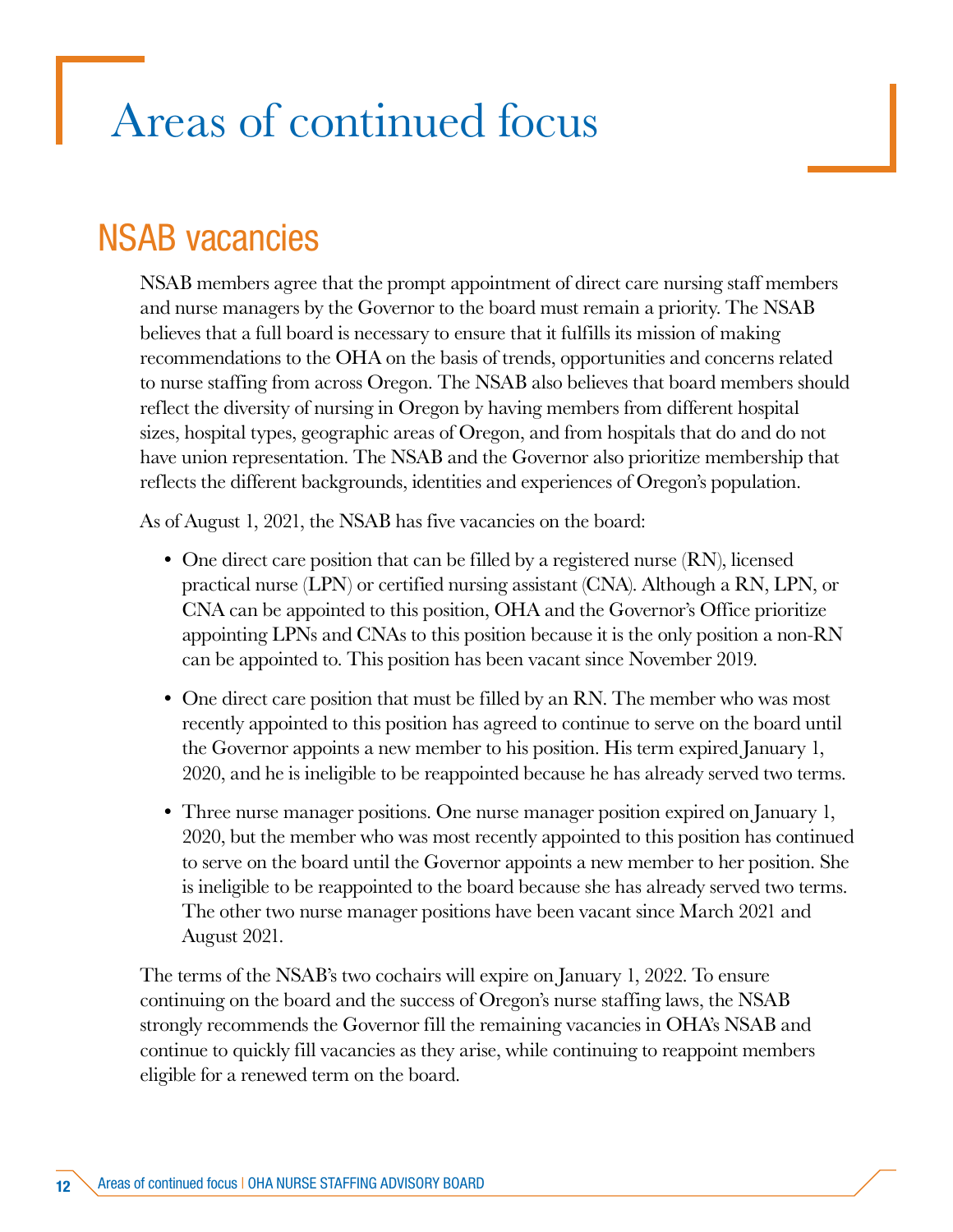## <span id="page-12-0"></span>Continuing challenges in nurse staffing

#### Meal and rest breaks

For the first survey cycle, 67 of 70 hospitals (96%) were found to be out of compliance with the requirement under Oregon Administrative Rule (OAR) 333-510-0110(2)(h), which requires hospital nurse staffing plans to "consider tasks not related to providing direct care, including meal breaks and rest breaks." Under this rule, hospitals must have a process to ensure that minimum staffing is maintained on patient care units when nursing staff members (NSMs) take meal and rest breaks, that nursing staff members receive meal and rest breaks, that missed breaks are documented, and that the process the unit uses to ensure breaks are taken and documented is part of the nurse staffing plan approved by the hospital's nurse staffing committee. As of August 9, 2021, OHA has surveyed eight facilities for the second survey cycle and completed written reports for four of those facilities; of the four facilities with completed survey reports, two of four (50%) were cited as being noncompliant with the requirement related to meal and rest breaks. The board supports the guidance OHA gives to stakeholders on the issue of meal and rest breaks and will continue to discuss opportunities to improve compliance with this issue.

#### Minimum numbers of nursing staff members (NSMs)

Under OAR 333-510-0110(2)(f), the nurse staffing plan approved by the hospital nurse staffing committee "must establish minimum numbers of nursing staff, including licensed practical nurses and certified nursing assistants, required on specified shifts, provided that no fewer than one registered nurse and one other nursing staff member is on duty in a unit when a patient is present." There remains significant misunderstanding in hospitals of the requirement for minimum numbers. Some hospitals instead establish a ratio of registered nurses to patients instead of the minimum number of registered nurses (RNs), certified nursing assistants (CNAs) and licensed practical nurses (LPNs) required for the unit when the unit is at different censuses.

Hospitals must meet this requirement in two ways. First, the hospital must have a nurse staffing plan that establishes the minimum numbers of nursing staff for specified shifts. Second, the hospital must have a nurse staffing plan that establishes that there will be at least one RN and one other nursing staff member on the unit if there is at least one patient present. In the first survey cycle, 61 of 70 hospitals (87%) were found to be out of compliance with the first part of this requirement, and 48 of 70 hospitals (69%) were found to be out of compliance with the second part of this requirement.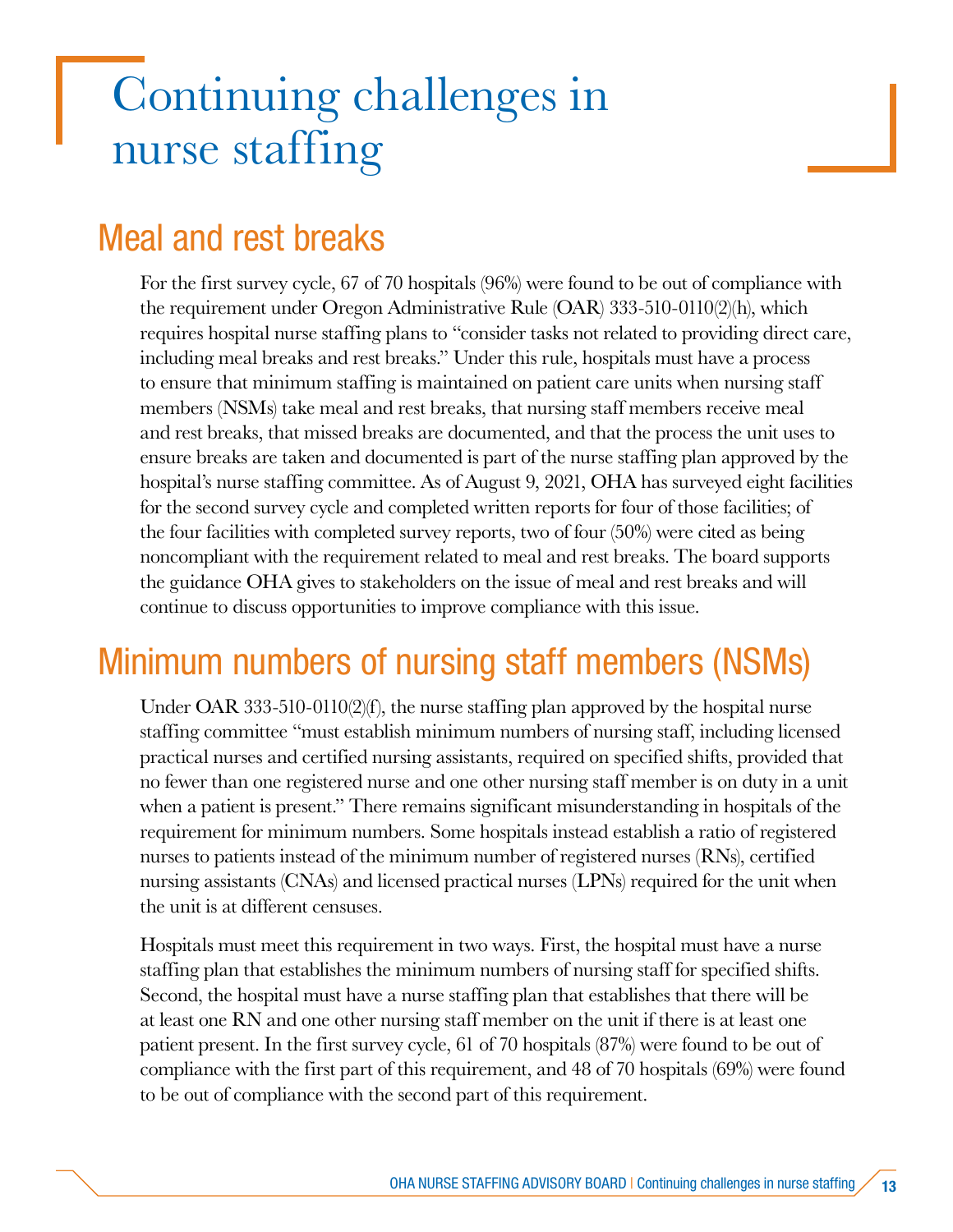#### <span id="page-13-0"></span>Patient acuity and nursing care intensity

In the first survey cycle hospitals and hospital units struggled with the requirement under OAR 333-510-0110(2)(e), which requires the hospital nurse staffing plan to "recognize differences in patient acuity and nursing care intensity." During a nurse staffing survey or complaint investigation, OHA determines whether the nurse staffing plan includes a process for measuring patient acuity and nursing care intensity on the unit and adjusting staffing based on that measurement.

In some instances hospitals measure patient acuity and nursing care intensity for individual patients without incorporating this information into unit-level staffing determinations. In addition, some hospitals follow a process for measuring patient acuity and nursing care intensity that is not incorporated into the nurse staffing plan approved by the hospital nurse staffing committee. In the first survey cycle, 67 of 70 hospitals (87%) were found to be out of compliance with the acuity and intensity requirement during their full nurse staffing survey.

#### Board plan to address continuing challenge areas

The NSAB and OHA received feedback from interested parties across the state regarding the continued compliance challenges with implementing nurse staffing rule requirements for meals and breaks, minimum numbers of nursing staff members on a unit, and patient acuity and nursing care intensity. The board will continue to advise OHA on the guidance needed to help improve understanding of the nurse staffing law. The board and OHA encourage interested parties across the state, particularly direct care nursing staff members, nurse managers and hospital administrators, to contact the OHA with questions about nurse staffing requirements at the nurse staffing mailbox, <u>mailbox.</u> [nursestaffing@state.or.us.](mailto:mailbox.nursestaffing%40state.or.us?subject=)

The NSAB encouraged OHA to create Explanation Guides for survey tools used during nurse staffing surveys and complaint investigations. It is the board's belief that these Explanation Guides will clarify what OHA measures during surveys and investigations and help facilitate understanding of requirements under Oregon's nurse staffing rules, including requirements for meal and rest breaks, minimum numbers of nursing staff members and patient acuity and nursing care intensity. These Explanation Guides will be made available on OHA's nurse staffing website by January 2022.

In 2018, the NSAB formed the Acuity Committee to draft guidance to hospitals that would clarify the requirements for nurse staffing plans to measure patient acuity and nursing care intensity. In January 2021, the NSAB voted to approve the guidance created by the Acuity Committee. OHA has published the Hospital Nurse Staffing Interpretive Guidance on Staffing for Acuity & Intensity on its hospital nurse staffing website and distributed the interpretive guidance to Oregon hospitals and other interested parties.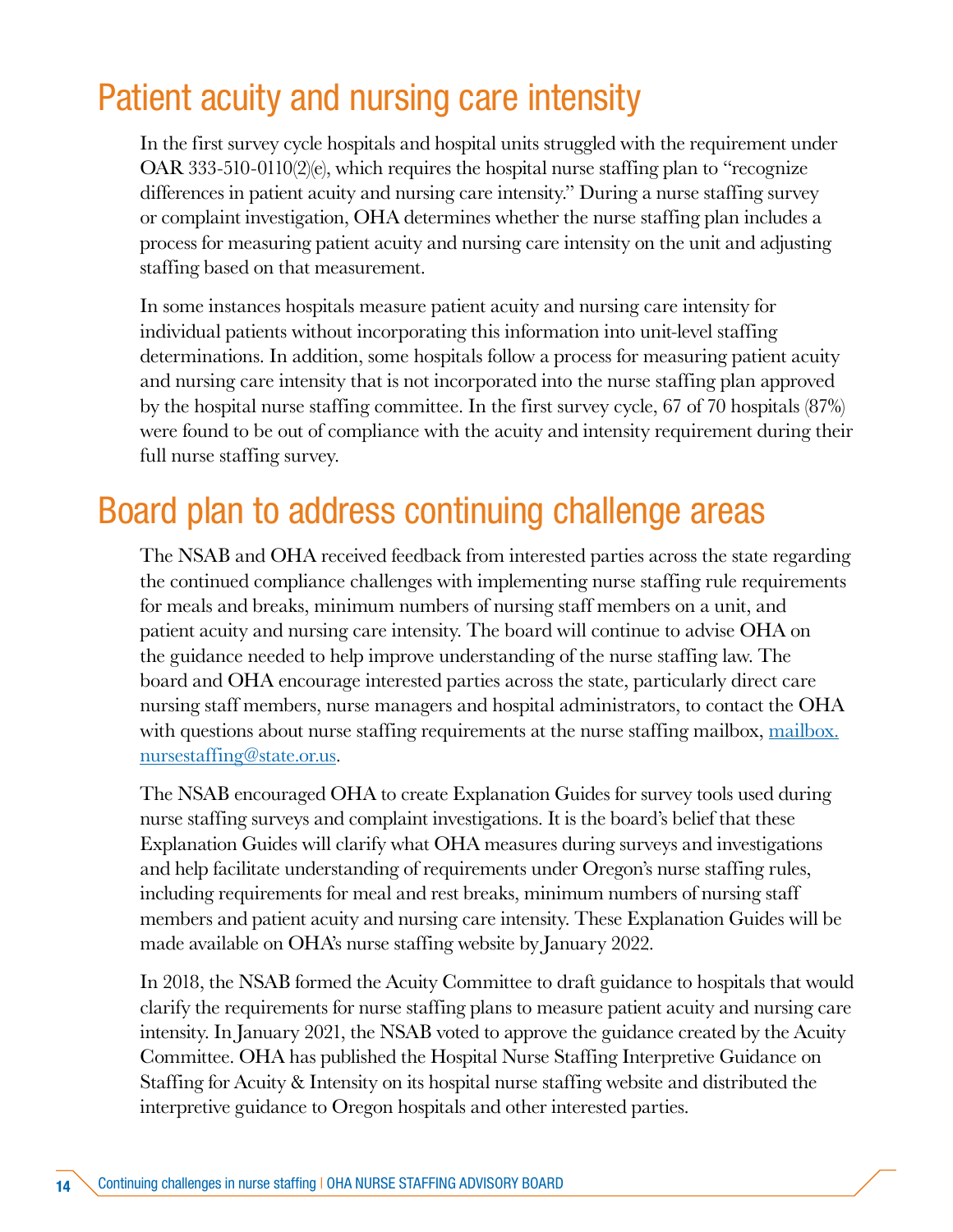## <span id="page-14-0"></span>Continuing impact of COVID-19 pandemic

#### Nurse staffing surveys and complaint investigations

The second cycle of the triennial nurse staffing surveys was set to begin in March 2020. In early March 2020, the Centers for Medicare & Medicaid Services (CMS) suspended most federal surveys due to the novel coronavirus pandemic. This suspension resulted in a prioritization of investigations related to infection control and limited routine surveys to new facilities to increase acute care capacity. OHA postponed the beginning of the second survey cycle to align with the federal suspension and the Governor's request that the Health Care Regulation and Quality Improvement Section prioritize activities to facilitate hospitals' immediate COVID-19 response.

Throughout 2020 and 2021, the NSAB has advised OHA on options to safely conduct the nurse staffing surveys and complaint investigations during the COVID-19 pandemic. The NSAB endorsed OHA's proposal to initiate Cycle 2 of the triennial nurse staffing surveys in early 2021. OHA restarted complaint investigations in August 2020 and has conducted investigations remotely in 2021 due to the continued impact of the pandemic.

#### Board and committee meetings

Boards and committees previously held meetings in-person, with a call-in option available to members who cannot be physically present. Due to the COVID-19 pandemic, OHA moved all NSAB board and committee meetings to a virtual platform, such as Microsoft Teams and Zoom. All virtual meetings remain available to the public and comply with Oregon's Public Meetings Law Oregon Revised Statute (ORS) 192.610 through 102.710) and Public Records Laws (ORS 192.001 through 192.505). OHA and the board plan to provide remote meeting options adopted during the pandemic for future meetings.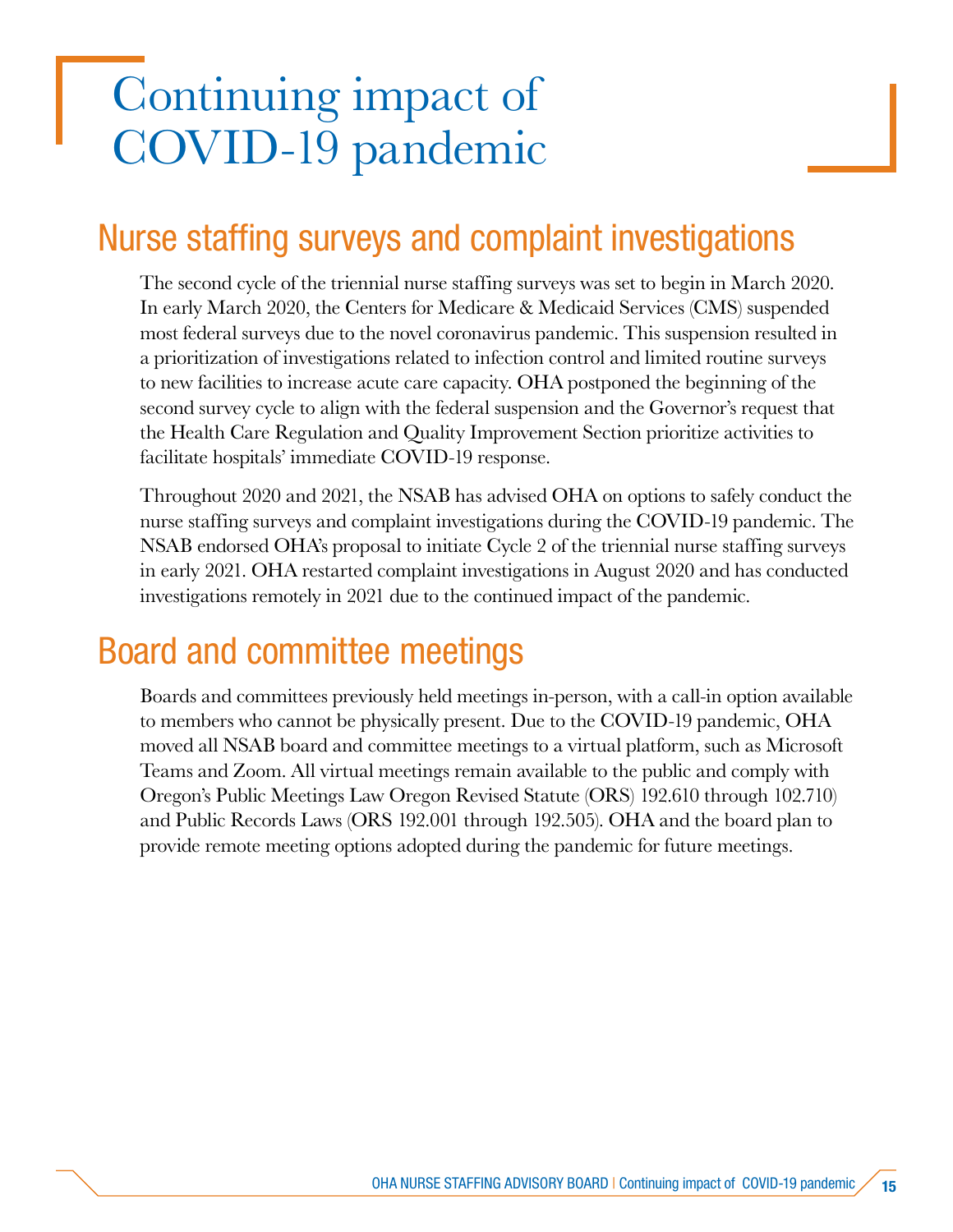## <span id="page-15-0"></span>Plan for the coming year

- NSAB will continue to provide feedback to OHA on administering the nurse staffing law and rules from:
	- » Hospital-based direct care nursing staff members,
	- » Hospital administrators and nurse managers, and
	- » Stakeholder organizations.
- The board will continue to accept public comment at each quarterly NSAB meeting.
- The COVID-19 pandemic requires the board to find new ways to be productive. OHA and the board will continue to clearly communicate the meeting's venue – whether it be online, via phone or some other method. The board encourages use of best remote meeting practices to foster productive discussions.
- As the COVID-19 pandemic continues and our understanding of this novel disease grows, OHA and the board will continue to discuss the pandemic's impact on nurse staffing. It will continue to consider how the board and OHA may best support Oregon's nurses and hospitals on emerging nurse staffing issues.
- To see these and already vacant positions, please visit the OHA Hospital Nurse Staffing Website at www.healthoregon.org/nursestaffing. The board will continue to encourage interested parties across the state to apply for these positions and ask the Governor to appoint members to the board in a timely manner.
- Through its committee work, NSAB will continue to address issues such as:
	- » Providing guidance to OHA on when to seek Civil Monetary Penalties (CMPs) against hospitals that are noncompliant with the nurse staffing rules.
- NSAB will form additional committees as new issues arise.
- NSAB and OHA will continue working closely together to build shared understanding of patient care issues, including staffing and scheduling of nursing staff members.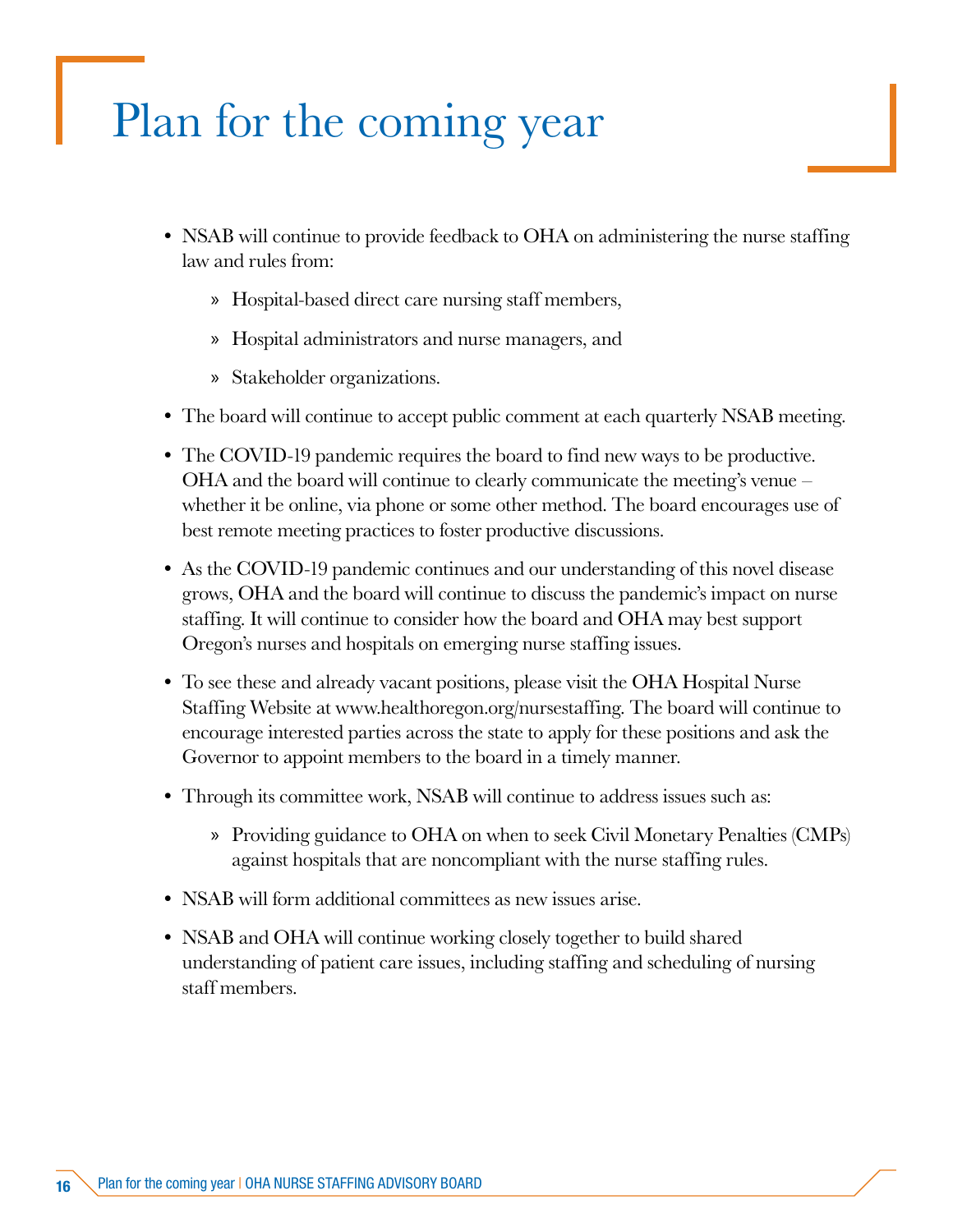## <span id="page-16-0"></span>**Conclusion**

NSAB members continue to collaborate together and with OHA staff to promote safe patient care. Engagement from interested parties shows Oregon hospitals and direct care nursing staff members are working to understand and work within this regulatory framework.

NSAB members' commitment to safe patient care is their guide. Members recognize nurse staffing affects direct patient care. Nurse staffing regulations have safe patient care as its primary priority.

While areas of ambiguity remain, NSAB members agree that future survey and complaint investigations are likely to produce valuable data. NSAB members and OHA can use this data to evaluate new trends in nurse staffing. Meanwhile, NSAB members will take the actions identified above and continue to advise OHA on administration of these rules.